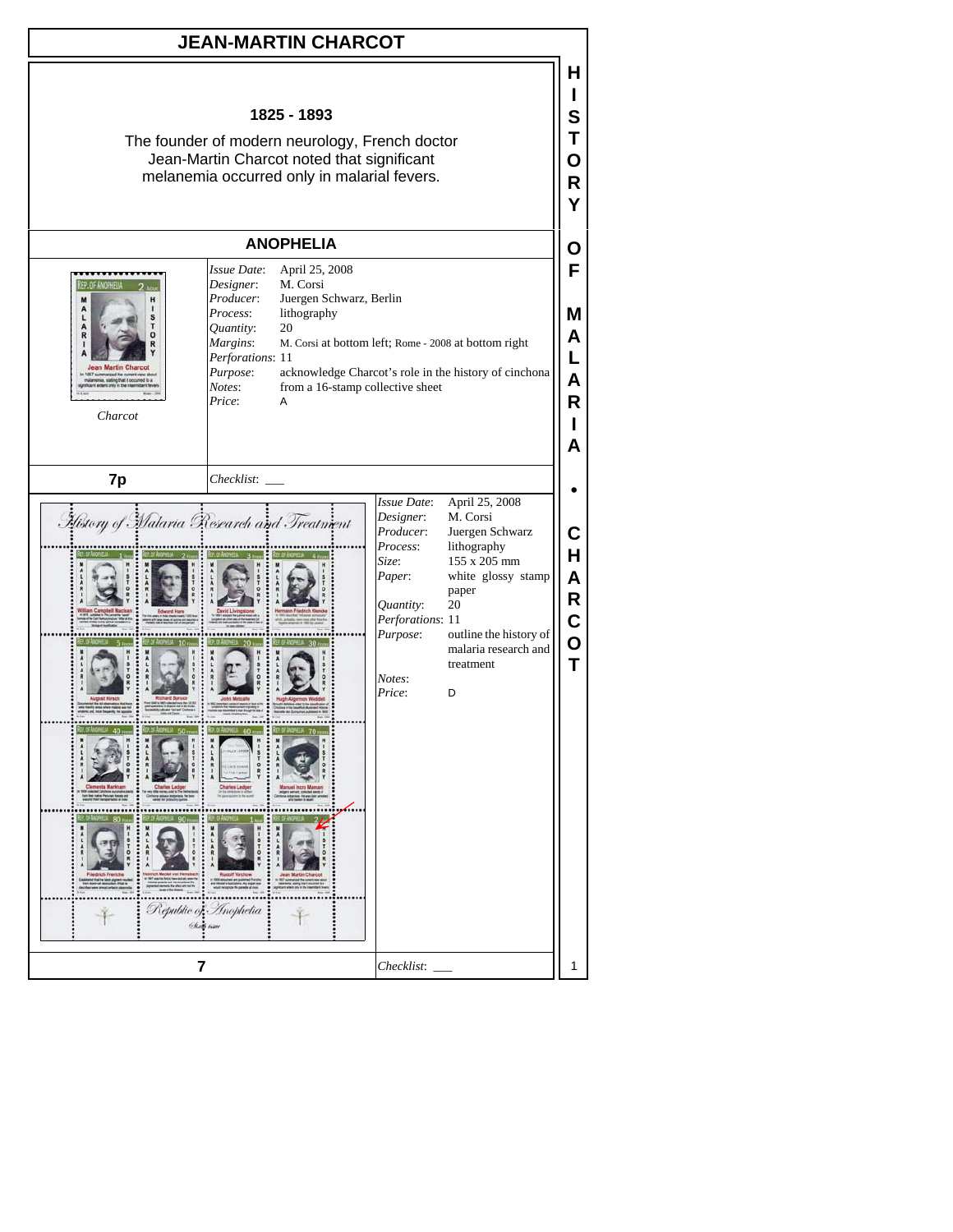|                                                          |                                                                                                                                                                                                                                                                   | <b>JEAN-MARTIN CHARCOT</b>                                                  |                                         |                                                                                               |
|----------------------------------------------------------|-------------------------------------------------------------------------------------------------------------------------------------------------------------------------------------------------------------------------------------------------------------------|-----------------------------------------------------------------------------|-----------------------------------------|-----------------------------------------------------------------------------------------------|
| Н<br>I<br>S<br>Τ<br>O<br>$\mathsf{R}$<br>Υ               | REP. OF ANOPHELIA<br>2<br>M<br>H<br>A<br>1<br>S<br>$\frac{A}{R}$<br>т<br>0<br>1<br>R<br><b>Jean Martin Charcot</b><br>In 1857 summarized the current view about<br>malanemia. slating that it occurred to a<br>significant extent only in the intermittent fevers | Description: as 7p: imperforate<br>20<br>Quantity:<br>Notes:<br>Price:<br>A |                                         |                                                                                               |
|                                                          | 7pi                                                                                                                                                                                                                                                               | Checklist:                                                                  |                                         |                                                                                               |
| O<br>F<br>M<br>A<br>L<br>A<br>R<br>I<br>A<br>$\mathbf C$ | History of Malaria Research and Treatment<br>R<br>$10 + 6 =$<br>E<br>Republic of Inophetia<br>Oliel sure                                                                                                                                                          | ,,,,,,,,,,                                                                  | Quantity: 5<br>Notes:<br>Price:         | as #7: imperforate<br>D                                                                       |
| H                                                        |                                                                                                                                                                                                                                                                   |                                                                             |                                         |                                                                                               |
| A<br>R<br>$\mathbf C$<br>$\mathbf 0$<br>Τ                | 7q<br>Republic of Anophelia<br>HISTORY OF MALARIA RESEARCH<br><b>AND TREATMENT</b><br>History of Malaria Research and Treatment<br>Republic of Anophelia<br>Chief care                                                                                            | $\mathbf{R}$                                                                | Checklist:<br>Size:<br>Notes:<br>Price: | Cancel: Post Office 01<br>Cachet: post office<br>228 x 331 mm<br>C<br>OF<br>25 Apr 200<br>リコヨ |
| 2                                                        | 1                                                                                                                                                                                                                                                                 |                                                                             | Checklist:                              |                                                                                               |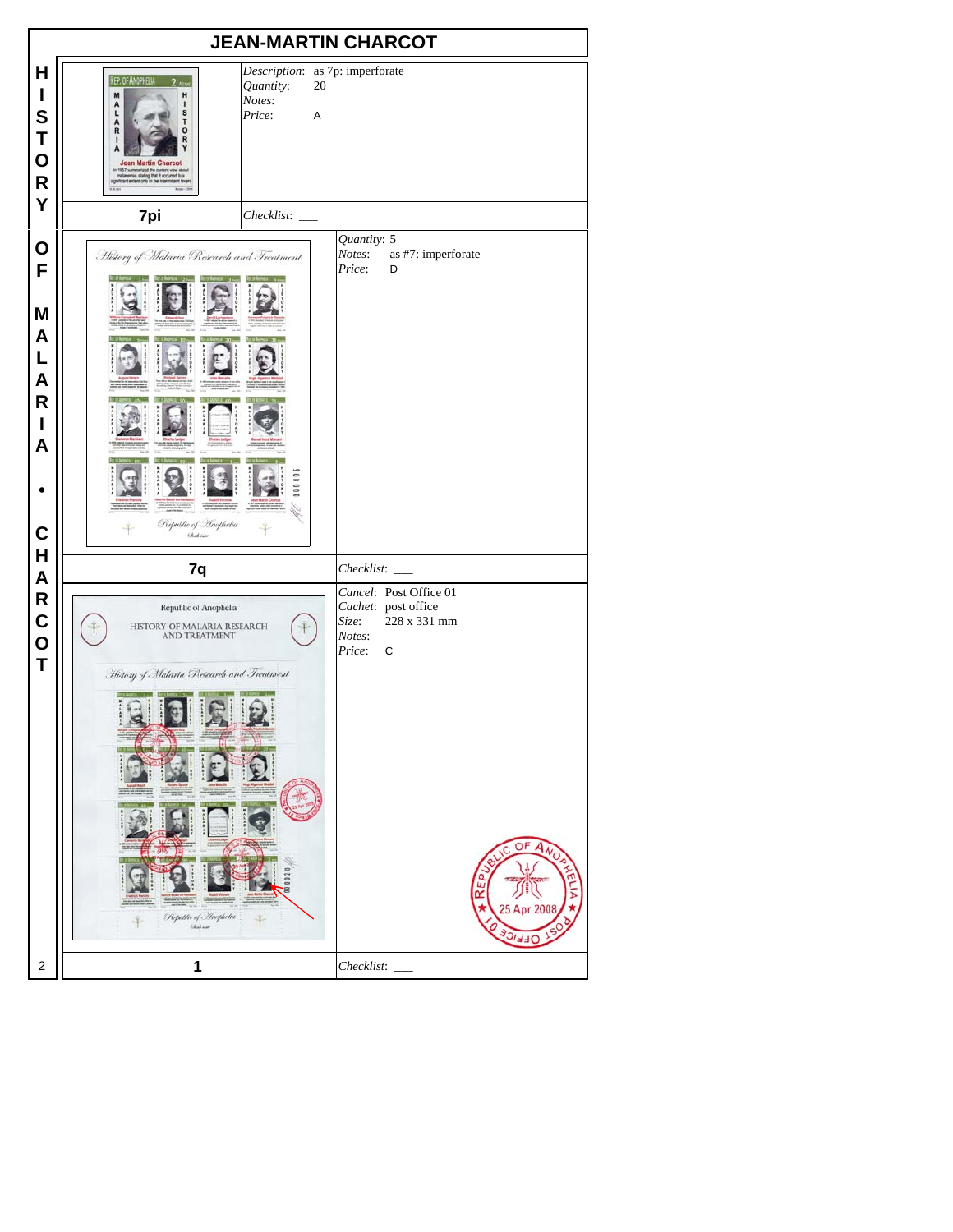| <b>FRANCE</b>                                                                                                                                                                                                                                                                                                                        | н                               |
|--------------------------------------------------------------------------------------------------------------------------------------------------------------------------------------------------------------------------------------------------------------------------------------------------------------------------------------|---------------------------------|
| Issue Date:<br>June 11, 1960<br>REPUBLIQUE FRANÇAISE<br>Designer:<br>Producer:<br>Process:<br>engraved<br>Quantity:<br>Margins:<br>clear<br>$0.30 - 0.10$<br>Perforations: 13<br>Purpose:<br>raise funds for the Red Cross<br>Charcot<br>from a 6-stamp issue featuring famous Frenchmen<br>Notes:<br>Price:<br>В                    | L<br>S<br>Т<br>О<br>R<br>Y<br>О |
| <b>B344</b><br>Checklist:                                                                                                                                                                                                                                                                                                            | F                               |
| Description: B344 in deluxe sheet<br>Size:<br>Quatity:<br>Notes:<br>Price:<br>D<br><b>Image Not Available</b>                                                                                                                                                                                                                        | Μ<br>Α<br>L<br>A<br>R<br>A      |
| <b>B344ds</b><br>$Checklist:$ $\_\_$                                                                                                                                                                                                                                                                                                 |                                 |
| Cancel: Paris<br>Cachet: Ceres<br>Les Célébrités Françaises<br><b>PREMIER JOUR</b><br>D'EMISSION<br>Size:<br><b>RISTDAY COVER</b><br>Notes: descriptive text on reverse<br>Price:<br>C<br>EAR-MARTIN<br><b>EAN-MARTIN</b><br>CHARCOT<br>CHARCOT<br>0391 WILL IT<br>TL BIN 1940                                                       | С<br>H<br>A<br>R<br>C<br>O<br>T |
| CEARS<br>Docteor CHARCOT (1825-1893)<br>Professeur d'Anatomie et membre de l'Académie<br>de Médecine de Paris.<br>25, Rue da Leuro<br>VARIS. In                                                                                                                                                                                      |                                 |
| 1<br>Checklist:                                                                                                                                                                                                                                                                                                                      |                                 |
| Cancel: Paris<br>Cachet:<br>PREMIER JOUR D'EMISSION<br>$F_1$ 0, $C$<br><b>FUBLIQUE FEMILIAIS</b><br>Size:<br>Notes:<br>Price: C<br>AIER U<br><b>JEAN-MARTIN</b><br><b>JEAN-MARTIN</b><br>CHARCOT<br>CHARCOT<br>11 JUIN 1960<br>0801 WILL IT<br>$O$ AR<br>A <sub>R</sub><br>CHARCOT Jean-Martin<br>Professeur d'Anatomie Pathologique |                                 |
|                                                                                                                                                                                                                                                                                                                                      |                                 |